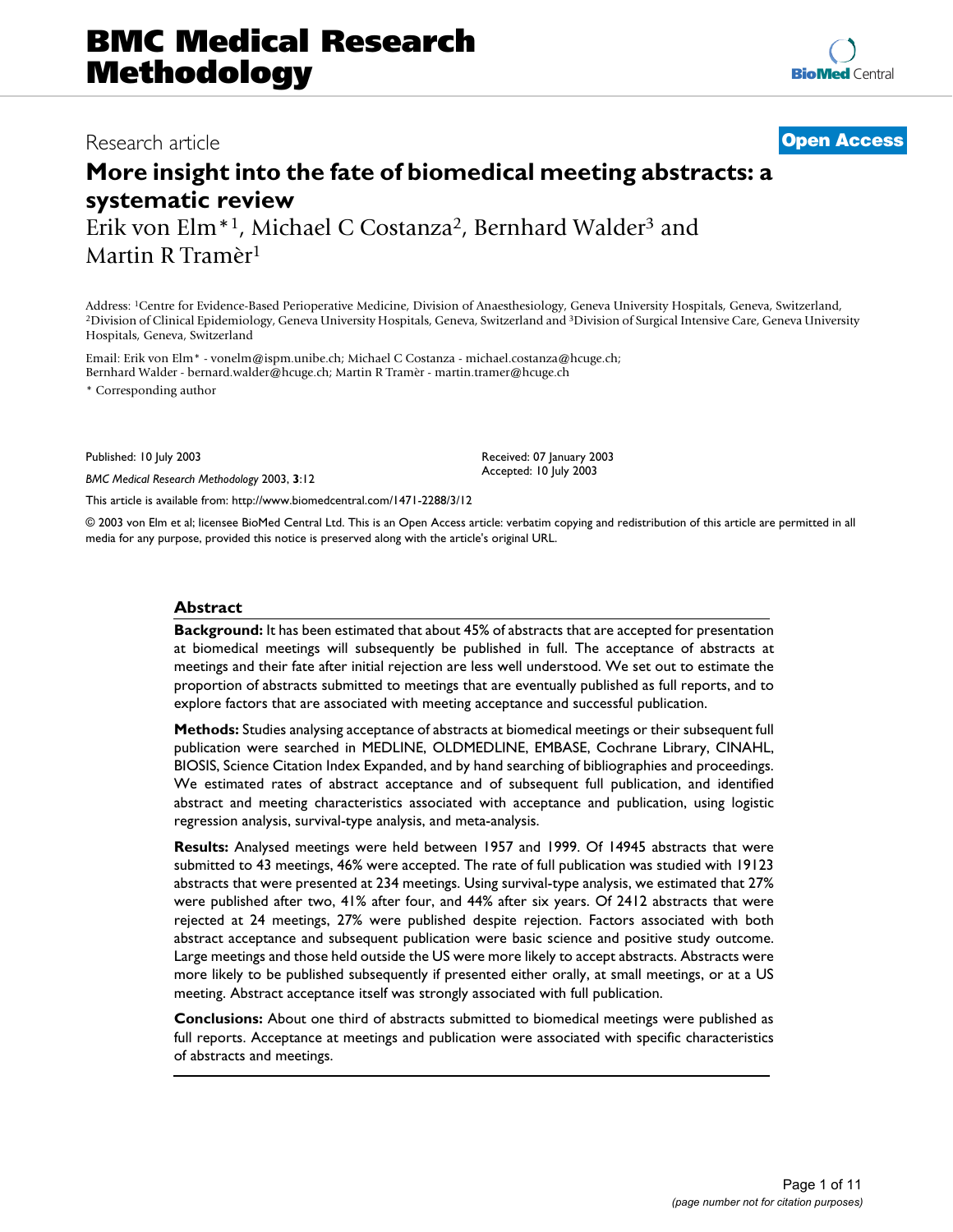#### **Background**

Dissemination of results from research is a key feature of biomedical science. Over 40 years ago, the filtering process from the stage of designing a study until publication of the results was likened to a biological metabolism [1]. Abstracts that are presented at biomedical meetings often provide the first evidence of a research activity. Since abstracts are usually published in proceeding volumes or in journal supplements, they can be followed up until successful publication as full reports. Thus, through followup of abstracts from meeting submission to subsequent full publication, some aspects of this "metabolism" [1] can be studied. Systematic review of reports that focused on the follow-up of meeting abstracts identified some specific characteristics of the abstracts that were associated with successful publication [2,3]. The average publication rate of abstracts was shown to be about 45% only, suggesting that more than half were not fully published after presentation at the meetings [2,3]. Despite this important finding, some elements of the selection process of scientific data remained unclear. For instance, it is not well understood what happens to abstracts submitted for presentation at meetings. The rate of meeting acceptance has not been subject to systematic review, and factors that determine acceptance of abstracts at meetings have not been systematically investigated. Finally, the rate of abstracts that are rejected at meetings but still published is unclear. This additional knowledge would improve our understanding on the "metabolism" of scientific data. Our study focused on five objectives. First, to estimate, based on published data, the acceptance rate of abstracts submitted to biomedical meetings. Second, to better describe the time-course of subsequent full publication of abstracts. Third, to identify abstract and meeting characteristics that are associated with abstract acceptance at meetings and their subsequent publication. Fourth, to investigate the fate of rejected abstracts. And fifth, to estimate the rate of abstracts that are submitted to biomedical meetings and, whether accepted at the meetings or not, subsequently published in full.

#### **Methods**

#### *Dissemination of biomedical information*

We defined three flows of abstracts (Figure [1](#page-2-0)). Flow 1 described abstracts that were submitted to a meeting and accepted for presentation. Flow 2 described accepted abstracts that were published subsequently as full reports. Flow 3 described abstracts rejected by a meeting that were published subsequently despite rejection. Abstracts were considered as unpublished if they could not be retrieved as full reports, including papers that were still in the publishing process (in press), not easily accessible (grey literature), or not published at all (file drawer).

#### *Systematic search*

We searched in MEDLINE, OLDMEDLINE, EMBASE, Cochrane Library, CINAHL, and BIOSIS for studies that provided data on Flows 1 to 3. Searches were conducted until March 31, 2001 without restriction for language or publication format. The search strategy included multiple free text keywords and combinations thereof: *abstract, summary report, poster, poster presentation, oral presentation, podium presentation, presented, meeting, congress, conference, convention, submission, submitted, acceptance, accepted, acceptance rate, rejection, rejected, publication, published, publication rate*, and *publication pattern*. *Fate* was searched as a title word. Citations of previously published similar analysis [3] were searched using Science Citation Index Expanded [4]. Bibliographies of retrieved articles, and the proceedings of the first three International Congresses on Peer Review in Biomedical Publication were checked. Authors were contacted to clarify ambiguity in the reports and to provide supplementary data if necessary. Internet searches were conducted for additional information on the meetings.

#### *Inclusion / exclusion criteria*

We included reports on the acceptance of abstracts submitted to biomedical meetings and follow-up studies on the full publication of abstracts submitted to or accepted at biomedical meetings. Only studies on individual and identifiable biomedical meetings were included; studies on large thematic collections of abstracts from a variety of meetings were excluded. We checked whether there was overlap in the included meetings. Reports on meetings in social science including psychology were excluded.

Reported details on follow-up period, the searched databases and other sources, and the procedure used to match an abstract with its corresponding full publication were identified as indicators of methodological quality of follow-up studies. For inclusion, these key components had to be described adequately.

#### *Data extraction*

For each identifiable meeting we extracted information on the most frequently reported meeting characteristics; these were year, country, size, and speciality of the meeting. We hypothesised that they may be associated with meeting acceptance and full publication of abstracts. Size was defined as the number of abstracts presented at the meeting. Data from related specialities (for instance, anaesthesia and emergency medicine) were combined. When a report provided information on more than one meeting, data were extracted separately for each meeting.

We also extracted dichotomous data on abstract characteristics that were potentially associated with acceptance or subsequent publication, for instance, study outcome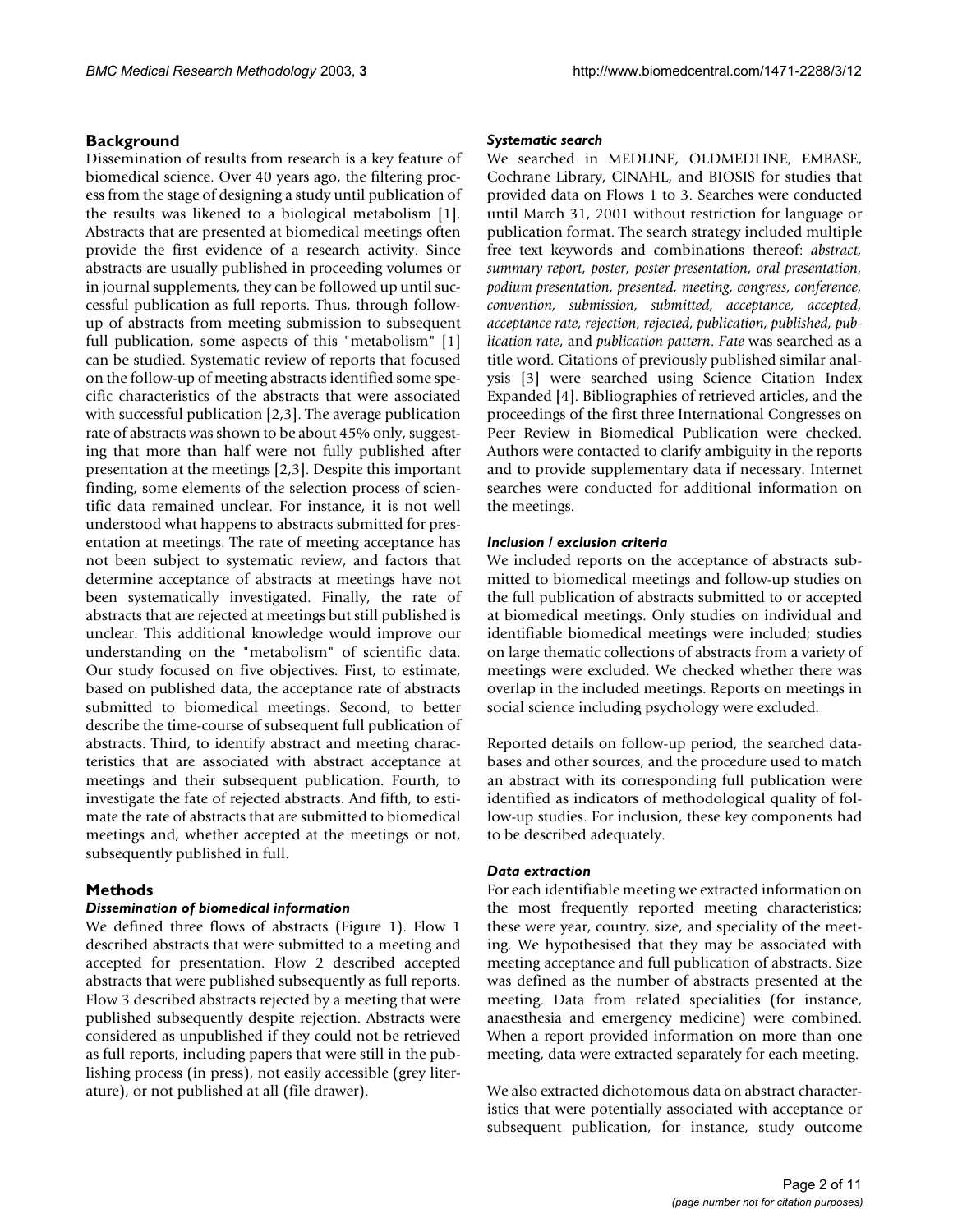<span id="page-2-0"></span>

Figure 1 Flows of abstracts from submission to a meeting until full publication.

(positive / negative), topic of research (basic / clinical), and type of presentation (oral / poster). Definitions of these characteristics were taken as provided in the original reports.

Two investigators extracted all relevant data independently; discrepancies were resolved by discussion with the other investigators.

#### *Statistical analyses*

Acceptance rate was defined as ratio of number of accepted abstracts to number of submitted abstracts. Multiple logistic regression was used to investigate associations between abstract acceptance and meeting characteristics. Results were expressed as adjusted odds ratios (OR) with 95% confidence intervals (95%CI).

Publication rate was defined as ratio of number of subsequently published abstracts to total number of accepted abstracts. The delays until full publication were used as time-to-event data for survival-type analyses. Full publication was defined as the event; abstracts that remained unpublished were censored at time of last follow-up. Results were plotted as Kaplan-Meier (product limit) curves. A follow-up interval was defined as the delay between time points at which publication rates were reported during the follow-up period. For instance, if publication rates were reported for each year elapsed since the date of the meeting, the follow-up interval was one year. The average follow-up interval was calculated for each included meeting. We assumed that publication occurred always at the end of the follow-up intervals. Since average follow-up intervals of meetings varied, we performed sensitivity analyses using different maximum lengths of average follow-up intervals. Differences in subsequent full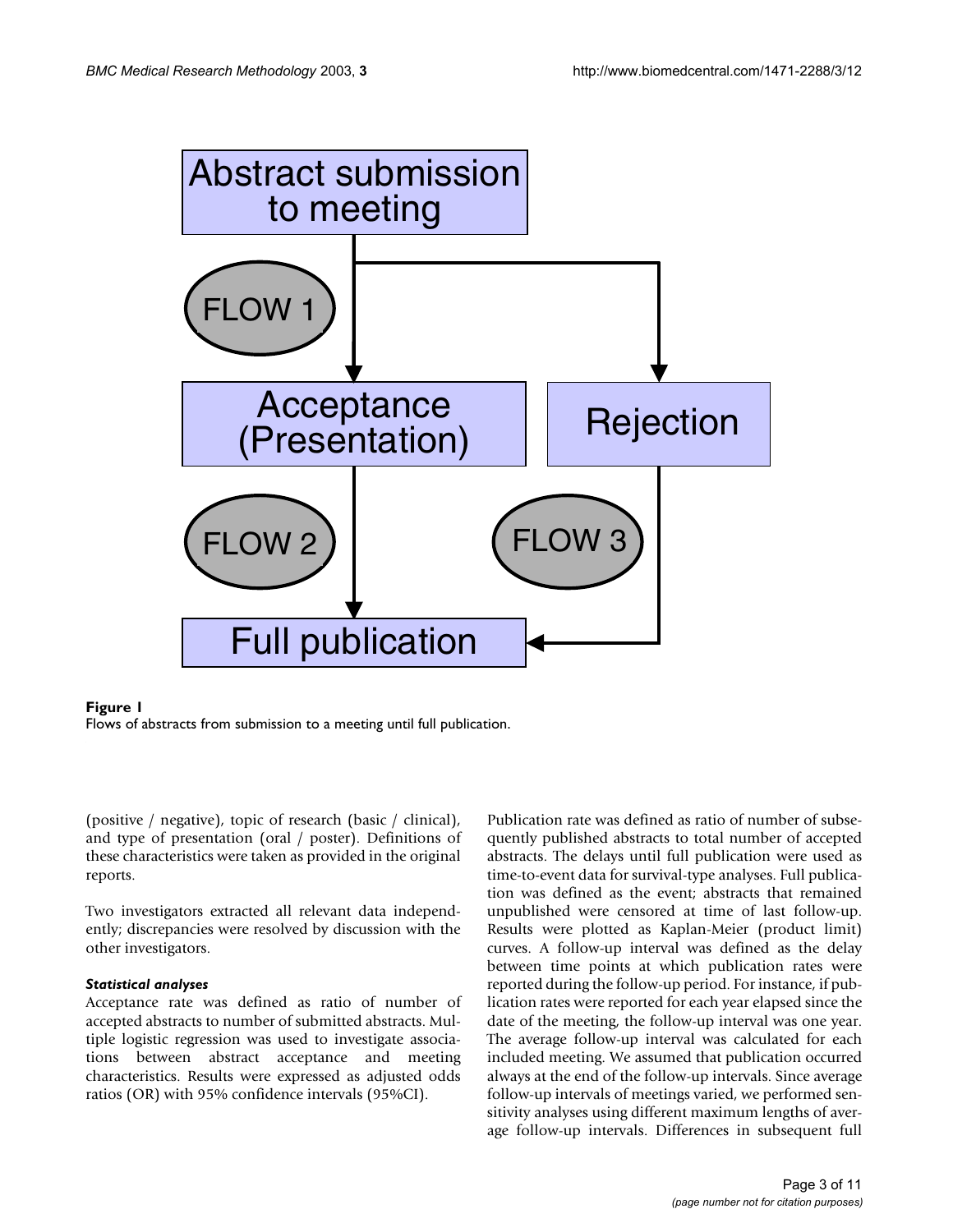publication according to meeting characteristics were investigated using logrank tests.

Data on abstract characteristics were combined using the Mantel-Haenszel method and a fixed-effect model. Results were expressed as odds ratios (OR) with 95% confidence intervals (95%CI).

## **Results**

## *Retrieved and analysed studies*

We retrieved 84 potentially relevant reports. We excluded 14: three were not about biomedical meetings [5–7], six were on collections of abstracts across meetings that were not identifiable individually [8–13]; and in five, relevant data could not be extracted [14–18]. We analysed data from 64 studies published in 70 reports [1,3,19–86] (see Additional file 1). Four of those studies were published in two full reports each and with partial overlap of the data [1,45,46,50,51,62,74,84]. Another study was published in three abstracts with substantial redundancy of the reported data [79–81]. All redundant data were disregarded.

#### *Flow 1 – From submission to acceptance*

Twenty-one studies provided information on Flow 1 (Additional file 1, Figure [1\)](#page-2-0). Of two studies reporting on the same meeting [21,79], only one was included [21]. The 20 remaining studies reported on 43 biomedical meetings held between 1976 and 1999 (median, 1990). Most meetings (79%) were in paediatrics (37%), internal medicine (28%), or surgery (14%). Of 14945 submitted abstracts, 6815 (46%) were accepted. The lowest acceptance rate was 25% [78], and the highest was 86% [23]. Abstracts were more likely to be accepted when the meeting was held after 1990, when it took place outside the US, or when it was larger than the median size (89 abstracts) of the meetings (Table [1](#page-4-0)). Abstracts submitted to an internal medicine or paediatric meeting were accepted more often than those submitted to a surgical meeting. Abstract characteristics that were associated with acceptance at meetings were basic science and positive outcome (Table [2\)](#page-4-1).

## *Flow 2 – From acceptance to subsequent publication*

Fifty studies provided information on Flow 2 (Additional file 1, Figure [1](#page-2-0)). They reported on 19123 abstracts presented at 234 biomedical meetings held between 1957 and 1998 (median, 1992). The majority (53%) of meeting specialities were surgery (25%), internal medicine (13%), anaesthesia/emergency medicine (9%), and paediatrics (6%); the remaining 47% comprised a broad range of 27 different specialities.

There were large variations in both follow-up periods (range, 8 months [73] to 300 months [39]) and publication rates (range, 0%[53] to 82% [53]). Numerous studies reported on only one publication rate resulting in one long follow-up interval. In sensitivity analyses, the shape of the Kaplan-Meier curve differed depending on the maximum length of the average follow-up interval (Figure 2). Average follow-up intervals  $\leq 1$  year were provided for a subgroup of 6383 abstracts or 33% of all abstracts. For those, the publication rate after one year was 12% (95%CI 11–13%), after two years was 27% (26–29%), after three years was 37% (36–38%), after four years was 41% (40– 43%), and after six years was 44% (43–46%). The shape of the Kaplan-Meier curve suggested a plateau at about 45%; however, there was little data for follow-up periods longer than six years. Including data from studies with an average follow-up interval of up to two years did not change the shape of the curve. When studies with an average follow-up interval of up to four years or all studies were included, the analyses tended to yield lower publication rates until the fourth to sixth year, and higher publication rates thereafter (Figure 2).

To investigate meeting characteristics, only the subgroup of studies with the most detailed follow-up intervals (average  $\leq 1$  year) was analysed. Meetings smaller than the median size (109 abstracts), and US meetings (as compared to all other countries) were associated with an increased likelihood of subsequent publication (Figure [3](#page-6-0)). Abstracts from paediatric meetings tended to have a higher publication rate than those from surgery meetings which, in turn, were published more often than those from anaesthesia/emergency medicine meetings. For meetings held after 1992 (median) versus before there was no clear difference between Kaplan-Meier curves. Abstract characteristics that were associated with subsequent publication were basic science, positive outcome, and oral presentation (Table [3\)](#page-6-1). Study sample size, investigated in two reports, had no impact on rates of subsequent publication [3,43].

## *Flow 3 – Full publication despite meeting rejection*

Nine studies provided information on Flow 3, with eight of those reporting on analysable data on the fate of both accepted and rejected abstracts (Additional file 1, Figure [1](#page-2-0)). These eight studies reported on 4414 abstracts submitted to 24 biomedical meetings held between 1976 and 1995. Most meetings were in paediatrics (50%), internal medicine (25%), or surgery (17%). Follow-up periods ranged from 36 months [3] to 88 months [77]. Full publications were identified for 1042 (52%) of 2002 accepted abstracts, and for 641 (27%) of 2412 rejected abstracts, respectively. Abstract acceptance was strongly associated with full publication (OR 2.95, 95%CI 2.59– 3.36).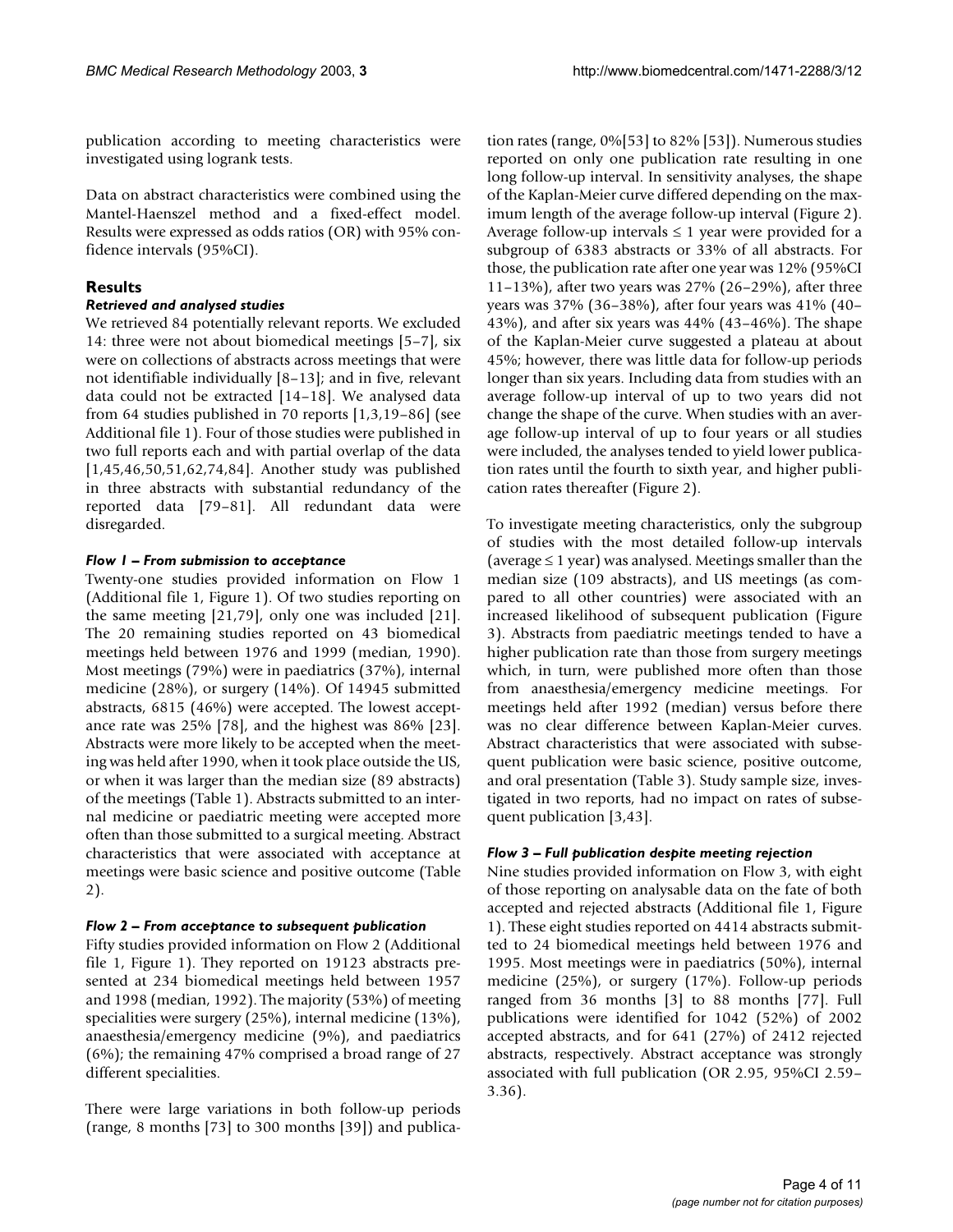| <b>Meeting characteristic</b>  | <b>Number of abstracts</b> | Odds ratio* | 95% conf. interval |
|--------------------------------|----------------------------|-------------|--------------------|
| Year (median: 1990)            |                            |             |                    |
| 1990 or before                 | 8828                       | 1.00        |                    |
| After 1990                     | 6117                       | 1.55        | $1.43 - 1.68$      |
| Country                        |                            |             |                    |
| US.                            | 12540                      | 1.00        |                    |
| Other <sup>§</sup>             | 2405                       | 1.50        | $1.33 - 1.69$      |
| Size (median: 89 abstracts)    |                            |             |                    |
| Smaller than median            | 2764                       | 1.00        |                    |
| Larger than median             | 12181                      | 1.35        | $1.22 - 1.49$      |
| <b>Speciality</b> <sup>†</sup> |                            |             |                    |
| Surgery                        | 1594                       | 1.00        |                    |
| Paediatrics                    | 4634                       | 1.19        | $1.02 - 1.39$      |
| Internal medicine              | 4182                       | 1.50        | $1.30 - 1.72$      |

#### <span id="page-4-0"></span>**Table 1: Flow 1, from submission to acceptance. Meeting characteristics associated with abstract acceptance**

\*Odds ratio > 1 indicates a higher likelihood of acceptance compared with the reference group. §Canada, Germany, UK †Only specialities with 5 or more meetings are included

<span id="page-4-1"></span>

|  | Table 2: Flow 1, from submission to acceptance. Meta-analyses of abstract characteristics associated with abstract acceptance. |  |  |  |
|--|--------------------------------------------------------------------------------------------------------------------------------|--|--|--|
|--|--------------------------------------------------------------------------------------------------------------------------------|--|--|--|

| <b>Abstract characteristic</b>                         | Accepted / submitted<br>abstracts | <b>Accepted / submitted</b><br>abstracts | Odds ratio (95% conf. interval) |
|--------------------------------------------------------|-----------------------------------|------------------------------------------|---------------------------------|
| Topic of research [19,22,23] Basic vs clinical         | 131 / 216(61%)                    | 155/491 (32%)                            | $3.49(2.50 - 4.86)$             |
| <b>Outcome of studies</b> [75,76] Positive vs negative | 95/162(59%)                       | 233/485 (48%)                            | $1.67(1.16 - 2.39)$             |

In four studies, authors were queried on the reasons why their manuscript had not been published [3,75,82,84]. Of 549 valid responses, lack of time was the most cited reason (31%), followed by low priority (21%), prior rejection (10%), problems with co-authors (9%), anticipated rejection (8%), and negative study results (3%).

#### *How many abstracts get published?*

The number of submitted abstracts (accepted or not) that were eventually published in full could be estimated in two different ways. First, in 11 studies (39 meetings), abstracts were followed up from submission to full publication [73–79,82,83,85,86]. Follow-up times ranged from 8 to 127 months. Of 7672 abstracts that were submitted to biomedical meetings, 2415 (31%) were eventually published in full.

The second estimation yielded a very similar number. Of all submitted abstracts, about 46% were accepted for presentation, while 54% were rejected (Flow 1). Of the accepted abstracts, 44% (20% of all submissions) were subsequently published as full reports within six years (Flow 2). Of the rejected abstracts, 27% (15% of all

submissions) were published as full reports despite rejection (Flow 3). Taken together, of all submitted abstracts, 35% were eventually published.

#### **Discussion**

About one third of abstracts submitted to biomedical meetings is eventually published as full reports. This estimation was derived from two different methodological approaches and both gave very similar results. It is based on the assumption that the analysed abstracts are representative samples of all abstracts. Also, for rejected abstracts, the time-course until publication remained obscure. However, the estimate implies that about 2/3 of all submitted biomedical research abstracts will *not* get published. Selective underreporting of research may be seen as a form of scientific misconduct [87], and it may result in publication bias. It is important, therefore, to understand why some abstracts are accepted at meetings and others are not, and why some of the accepted abstracts are published subsequently and others are not.

Ideally, all published full reports are based on data from sound scientific studies. Accordingly, peer review of meet-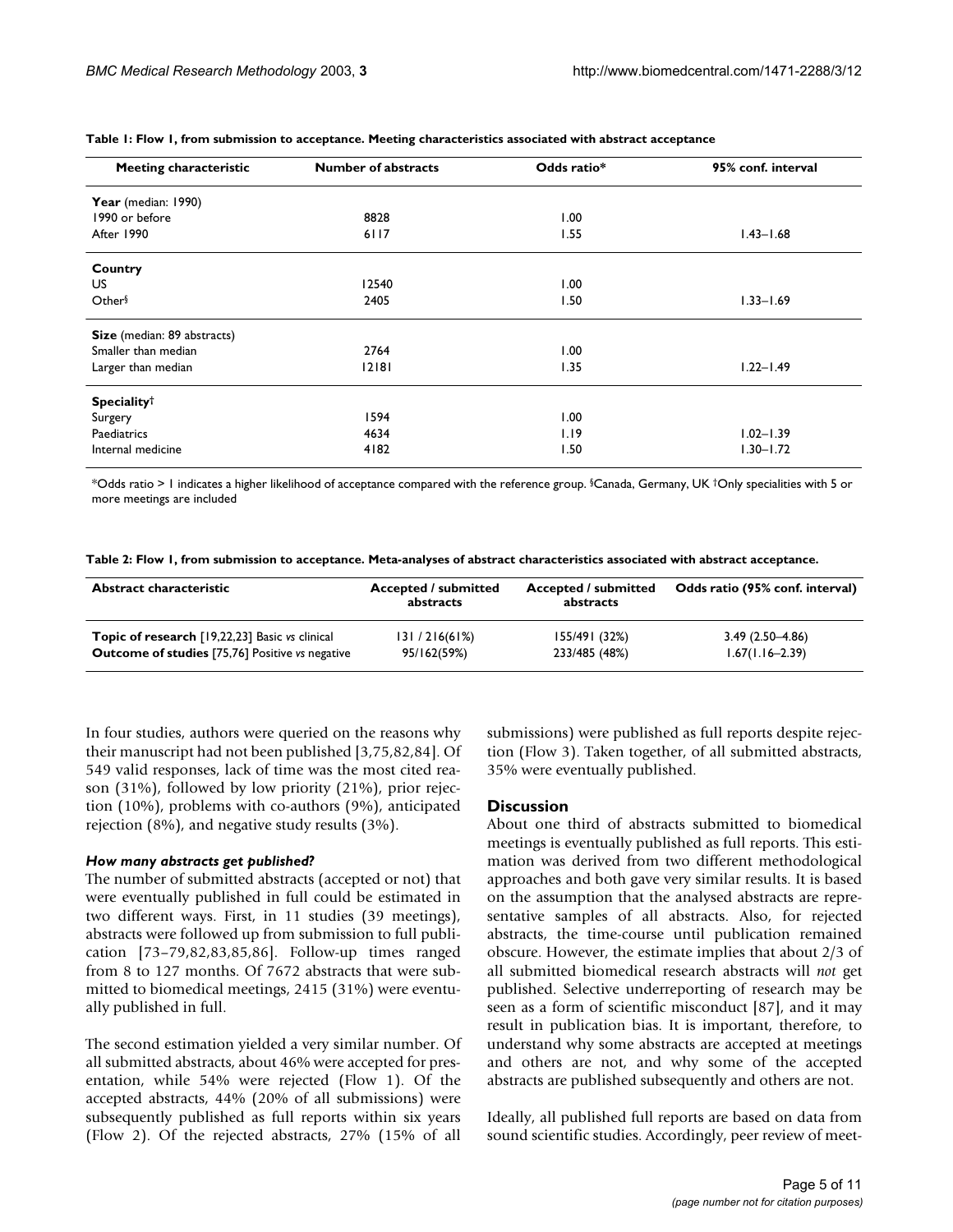



ings and journals may be regarded as a putatively laudable mechanism to filter out invalid studies. Abstract acceptance and oral presentation were associated with subsequent full publication. One might hypothesise that only the most valid studies would be selected for presentation at the meetings, and that among those only the best would be chosen for oral presentation and for subsequent full publication. Unfortunately, there is no reliable evidence to support this view. One report found prospective study design, affiliation with a university, and randomisation to be associated with abstract acceptance [76]. Another report showed an association between the originality of a study and abstract acceptance [74]. However, in the same report, a quality score was not significantly associated with abstract acceptance [74].

We identified five factors that possibly play a role when abstracts are filtered on their way from meeting submission to subsequent publication. First, abstracts that reported on a positive study outcome were more likely to be published subsequently, as already shown in a previous analysis [2,3]. Positive outcome was defined differently in the included studies; we decided to combine these data despite diverging definitions. When authors were asked why their study had remained unpublished, less than 5% indicated that a negative study result was the reason [82,84]. Low priority, anticipated rejection, or lack of time were more often cited, but these reasons may be related to negative study outcome [82,84]. When investigators were surveyed for reasons of non-completion or non-submission of work initially presented at a meeting, similar answers were found [88]. Our analysis provides evidence that positive outcome bias is likely to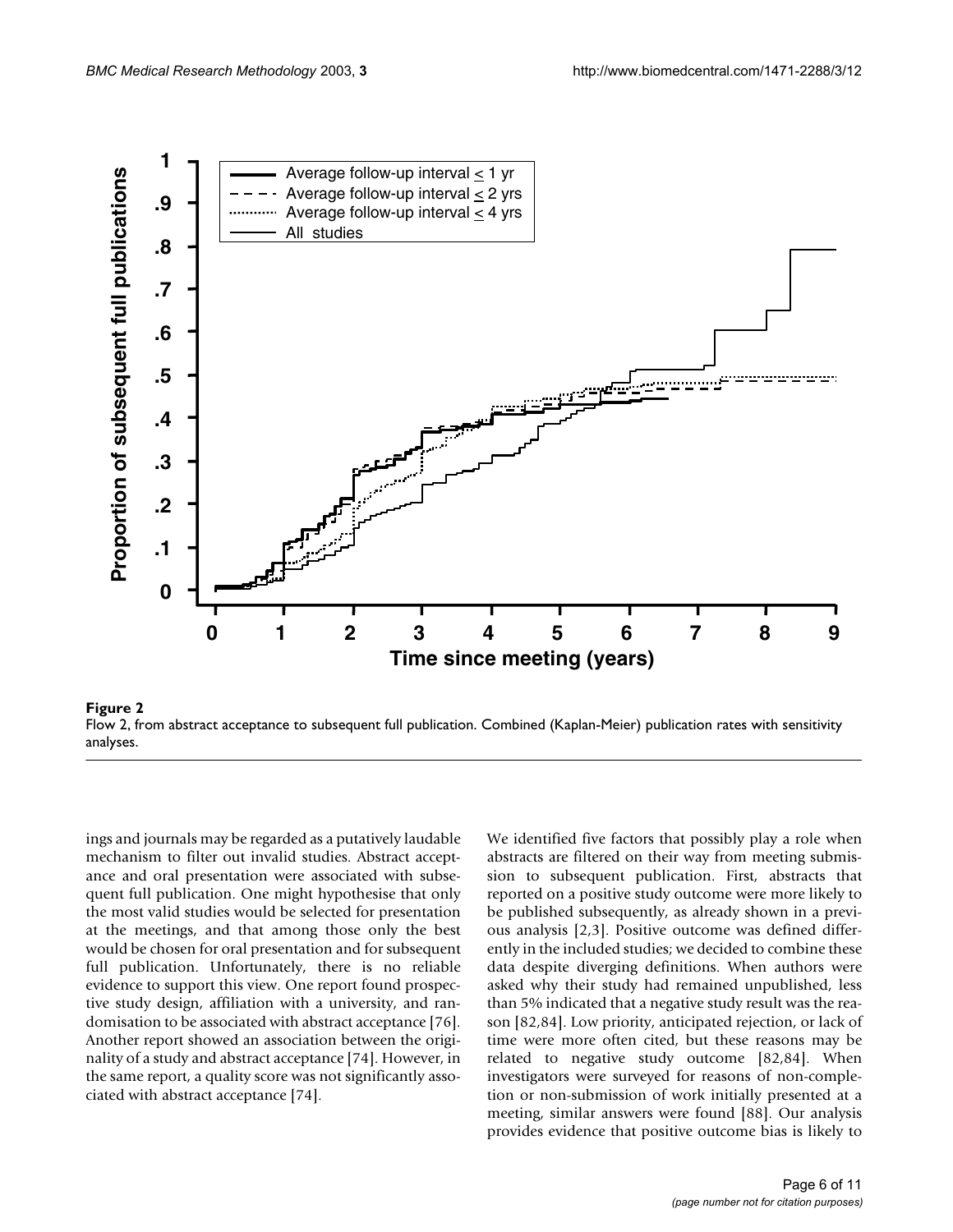<span id="page-6-0"></span>



<span id="page-6-1"></span>**Table 3: Flow 2, from abstract acceptance to subsequent publication. Meta-analyses of meeting characteristics associated with full publication**

| Abstract characteristic                                              | Fully published / accepted<br>abstracts | Fully published / accepted<br>abstracts | Odds ratio (95% conf. interval) |
|----------------------------------------------------------------------|-----------------------------------------|-----------------------------------------|---------------------------------|
| Topic of research [44,48,51,52,54,60]<br>Basic vs clinical           | 239/401 (60%)                           | 1218/2991(41%)                          | $2.29$ (1.75–2.98)              |
| <b>Outcome of studies</b> [3,43,52,54,63,75]<br>Positive vs negative | 262 / 471 (56%)                         | 236/515 (46%)                           | $2.07(1.58-2.71)$               |
| <b>Presentation</b> [31,43,50,56,76] Oral vs<br>poster               | 239/518 (46%)                           | 212/571 (37%)                           | I.53 (I.15–2.03)                |

occur already at an earlier stage, i.e. at abstract submission. Peers who select abstracts submitted to biomedical meetings might favour studies that report on positive results. The authors themselves may be not only less enthusiastic about publication of negative study results [89], but also about their prior submission to scientific meetings.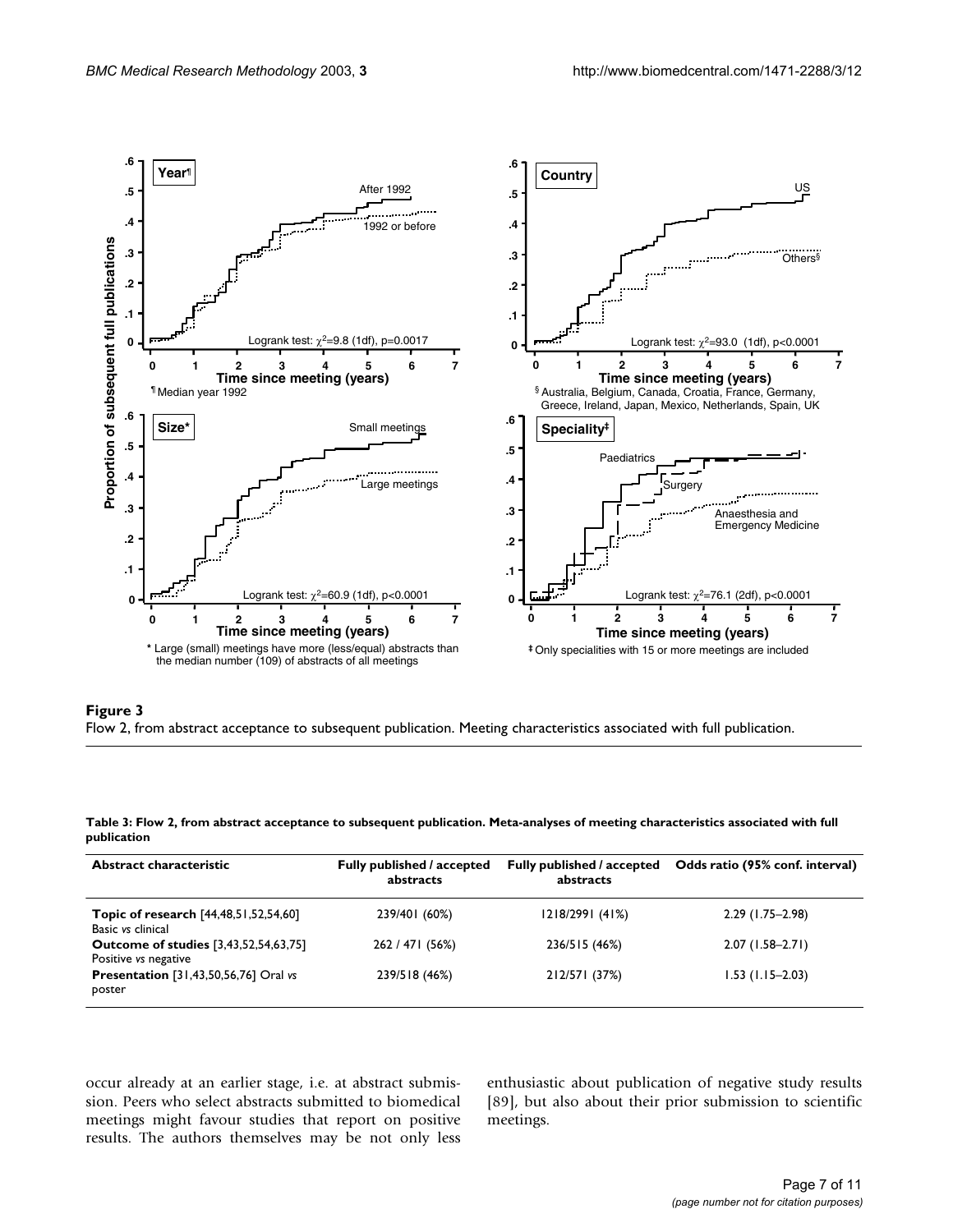Second, abstracts that reported on basic (as opposed to clinical) research were more likely to be accepted at biomedical meetings and to be published subsequently. Differences in the quality of conducting and reporting of basic and clinical research may explain this finding. However, in both domains, studies that investigated the relationship between the quality of abstracts and their likelihood of publication came to contradictory conclusions [22,90]. Whether the abstracts included in the analysed follow-up studies were representative for basic or clinical research could not be assessed. It is conceivable that, in basic research, only the most important findings were submitted for presentation and later published. When chairpersons and senior research advisors were asked to rate robustness and quality of research projects performed in their departments, they consistently rated basic research highest [91]. Assuming a significant involvement of these research leaders in the reviewing of meeting abstracts and journal manuscripts, this implies the existence of a bias in favour of basic research.

Third, meetings comprising a larger number of abstracts had higher acceptance rates. But abstracts presented at smaller meetings were more likely to be published subsequently. Since meeting organisers often wish to attract the maximum number of attendees, a less rigorous selection of abstracts may result for larger meetings. At smaller meetings the peer review process may be more stringent, leading to selection of higher-quality papers that, in turn, would be more likely to be published eventually. However, numerous factors determine the size of a meeting and make the relationship with the acceptance of abstracts difficult to interpret.

Fourth, abstracts submitted to US meetings were accepted less often, but when accepted, were more likely to be published subsequently. This suggests that filtering mechanisms at US meetings are different from those at non-US meetings, but once again other underlying factors may play a role.

Fifth, the most frequently investigated specialities had different rates of acceptance and publication. Internal medicine and paediatrics had higher abstract acceptance rates than surgery. Paediatrics and surgery meetings had higher full publication rates than anaesthesia/emergency medicine meetings.

The analysed reports did not allow to explain these disparities.

Choosing an appropriate statistical approach for combining the time-to-event data presented a methodological challenge since publication rates were reported in widely varying average follow-up intervals. In previous analyses a

single publication rate after the median follow-up time was calculated [2,3]. We estimated the time-course of publication rates using the techniques of survival analysis. Then we performed sensitivity analyses by excluding data from reports with less detailed follow-up intervals. Based on reports with the most detailed follow-up (intervals  $\leq 1$ year), the publication rates increased to about 44% at six years after meeting presentation. When data from reports with longer follow-up intervals were included in the analyses, estimates differed. Generally, publication rates were lower for observation periods up to six years, and were higher for those longer than six years. Thus, for this type of combined time-to-event analyses, there may be an argument to only include data from studies with short follow-up intervals, i.e. more detailed follow-up.

Often, acceptance rates were reported as a secondary outcome of studies that investigated the functioning of scientific meeting committees. Therefore, we may have missed other relevant studies, and the retrieved studies may not be representative. Also, the methodology of included studies varied with regard to the length of follow-up after a meeting, follow-up intervals, type and number of data sources, and criteria of matching between abstracts and subsequent full reports. In an attempt to take this heterogeneity into account, we conducted sensitivity analyses with subgroups of studies with different maximum follow-up intervals. This resulted in different Kaplan-Meier curves.

We decided pre hoc to exclude studies on collections of abstracts that originated from a variety of meetings, since they did not provide information on the individual meetings. Two studies with good methodological quality were among those [8,9]. The publication rate of abstracts from the Oxford Database of Perinatal Trials was reported to be 39% after at least four years of follow-up [8]. For abstracts collected by the Cochrane Cystic Fibrosis Group, the publication rate after five years was 40% [9].

There are still unresolved questions, and these could be addressed in further studies. For instance, we did not study what happens to scientific data before abstract submission, nor did we look at alternative pathways of dissemination. An unknown number of manuscripts are submitted to journals directly and arrive at full publication without former presentation at meetings. Also, criteria applied by peers to select abstracts for meeting presentation are not well understood. Finally, we could not draw any conclusions on the relationship between study quality and the likelihood of abstract acceptance and subsequent full publication.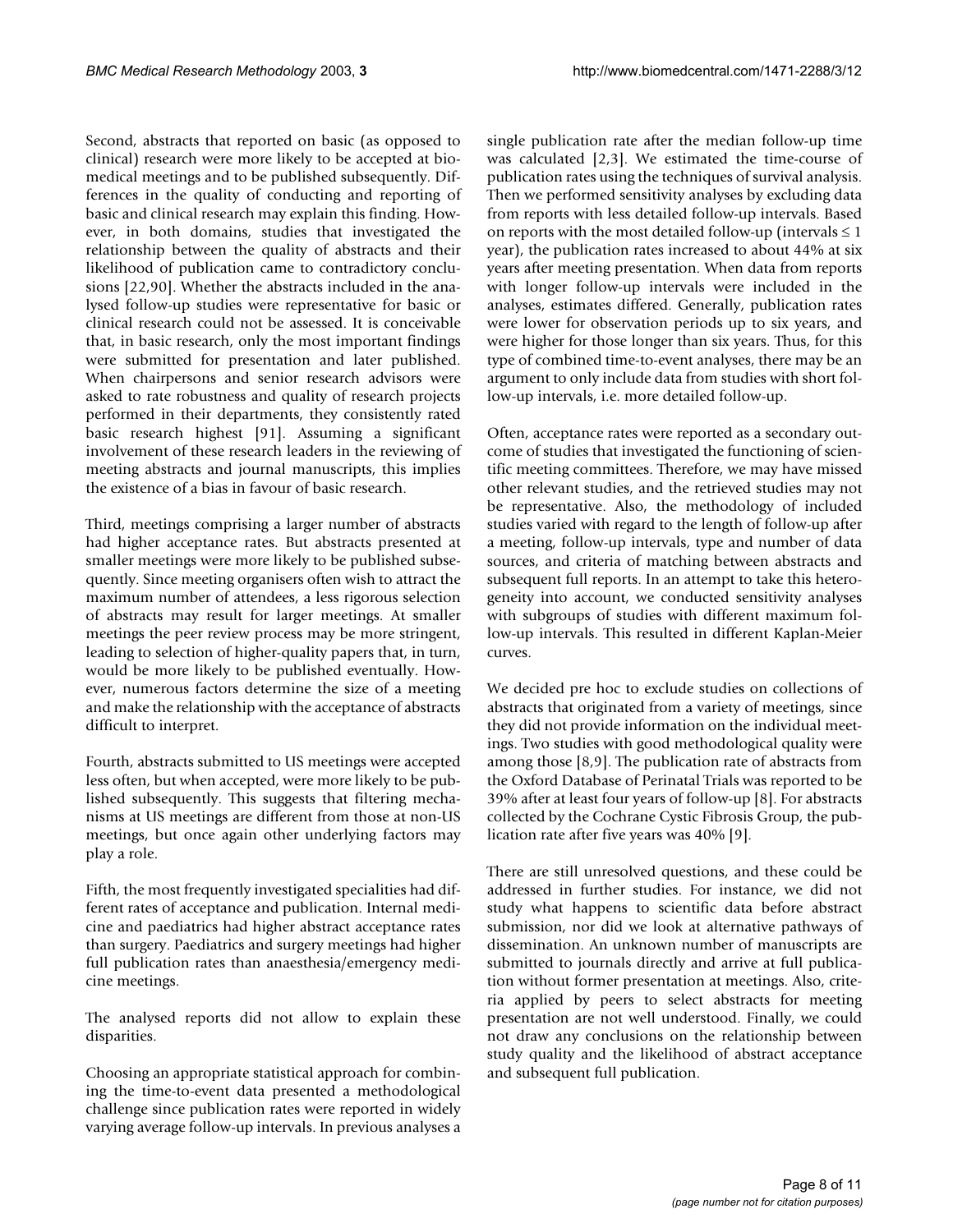## **Conclusions**

Of abstracts that are submitted to biomedical meetings, only about one third is subsequently published in full. Both meeting acceptance and full publication are associated with specific characteristics of the abstracts themselves and of the meetings. Our study confirms knowledge from previous similar analyses that concentrated on the flow of scientific data from presentation at a meeting to subsequent full publication [2,3]. It integrates this previous knowledge with additional relevant information, i.e. the rate of abstract acceptance at meetings, and the fate of rejected abstracts. Thus, our analysis adds to an improved understanding of how scientific data are disseminated.

## **Competing interests**

None declared.

## **Authors' Contributions**

Erik von Elm initiated and designed the project, searched, extracted, and analysed the data, and is study guarantor. Michael C Costanza provided guidance on the statistical analyses and their interpretation. Bernhard Walder crosschecked data. Martin R Tramèr initiated and designed the project, cross-checked data, and is study guarantor. All authors participated in discussing the results and in writing the paper.

## **Additional material**

## **Additional File 1**

*Table of included studies, comprising extracted data on analysed meetings, study methodology, and results.* Click here for file [\[http://www.biomedcentral.com/content/supplementary/1471-](http://www.biomedcentral.com/content/supplementary/1471-2288-3-12-S1.xls) 2288-3-12-S1.xls]

## **Acknowledgements**

Dr Tramèr is the recipient of a PROSPER grant (N° 3233-051939.97/2) from the Swiss National Science Foundation. Dr von Elm's salary was provided by the Swiss National Science Foundation (N° 3200-052199.97/1 and 3200-064800.01/1). We thank the numerous authors who responded to our enquiry. We are grateful to Daniel Haake from the Library of the Geneva Medical School for his help in searching electronic databases, and to Greta Poglia who assisted in extracting and cross-checking data. Preliminary results of this study were presented at the 4<sup>th</sup> International Congress on Peer Review in Biomedical Publication, Barcelona/Spain, September 14– 16, 2001.

#### **References**

- Orr RH: The metabolism of new scientific information: a pre**liminary report** *Am Document* 1961, **12:**15-19.
- 2. Scherer RW and Langenberg P: **Full publication of results initially presented in abstracts (Cochrane Methodology Review)** *The Cochrane Library* 2001:3.
- 3. Scherer RW, Dickersin K and Langenberg P: **[Full publication of](http://www.ncbi.nlm.nih.gov/entrez/query.fcgi?cmd=Retrieve&db=PubMed&dopt=Abstract&list_uids=8015133) [results initially presented in abstracts. A meta-analysis](http://www.ncbi.nlm.nih.gov/entrez/query.fcgi?cmd=Retrieve&db=PubMed&dopt=Abstract&list_uids=8015133)** *JAMA*

1994, **272:**158-162. [published erratum appears in JAMA 1994, 272:1410].

- 4. **Science Citation Index Expanded** *Institute for Scientific Information.* [[http://www.isinet.com/isi/products/citation/scie/](http://www.isinet.com/isi/products/citation/scie/index.html) [index.html](http://www.isinet.com/isi/products/citation/scie/index.html)]. March 15, 2001
- 5. Bird JE and Bird MD: **Do peer-reviewed journal papers result from meeting abstracts of the Biennal Conference on the Biology of Marine Mammals?** *Scientometrics* 1999, **46:**287-297.
- 6. Garvey WD and Griffith BC: **Scientific communication: its role in the conduct of research and creation of knowledge** *American Psychologist* 1971, **26:**349-362.
- 7. Garvey WD, Lin N and Nelson CE: **[Communication in the phys](http://www.ncbi.nlm.nih.gov/entrez/query.fcgi?cmd=Retrieve&db=PubMed&dopt=Abstract&list_uids=5478190)[ical and the social sciences](http://www.ncbi.nlm.nih.gov/entrez/query.fcgi?cmd=Retrieve&db=PubMed&dopt=Abstract&list_uids=5478190)** *Science* 1970, **170:**1166-1173.
- 8. Chalmers I, Adams M, Dickersin K, Hetherington J, Tarnow-Mordi W, Meinert C, Tonascia S and Chalmers TC: **[A cohort study of](http://www.ncbi.nlm.nih.gov/entrez/query.fcgi?cmd=Retrieve&db=PubMed&dopt=Abstract&list_uids=2304219) [summary reports of controlled trials](http://www.ncbi.nlm.nih.gov/entrez/query.fcgi?cmd=Retrieve&db=PubMed&dopt=Abstract&list_uids=2304219)** *JAMA* 1990, **263:**1401-1405.
- 9. Cheng K, Preston C, Ashby D, O'Hea U and Smyth RL: **[Time to](http://www.ncbi.nlm.nih.gov/entrez/query.fcgi?cmd=Retrieve&db=PubMed&dopt=Abstract&list_uids=9727760) [publication as full reports of abstracts of randomized con](http://www.ncbi.nlm.nih.gov/entrez/query.fcgi?cmd=Retrieve&db=PubMed&dopt=Abstract&list_uids=9727760)[trolled trials in cystic fibrosis](http://www.ncbi.nlm.nih.gov/entrez/query.fcgi?cmd=Retrieve&db=PubMed&dopt=Abstract&list_uids=9727760)** *Pediatr Pulmonol* 1998, **26:**101-105.
- 10. Dickersin K and Min Y-I: **NIH clinical trials and publication bias** *Online J Curr Clin Trials* 1993, **Doc No 50:**.
- 11. Dirk L: **From laboratory to scientific literature. The life and death of biomedical research results** *Science Communication* 1996, **18:**3-28.
- 12. Easterbrook PJ, Berlin JA, Gopalan R and Matthews DR: **[Publication](http://www.ncbi.nlm.nih.gov/entrez/query.fcgi?cmd=Retrieve&db=PubMed&dopt=Abstract&list_uids=1672966) [bias in clinical research](http://www.ncbi.nlm.nih.gov/entrez/query.fcgi?cmd=Retrieve&db=PubMed&dopt=Abstract&list_uids=1672966)** *Lancet* 1991, **337:**867-872.
- 13. Morrison JC, Meeks GR, Martin JN Jr, Cowan BD, Whitworth NS and Wiser WL: **[Resident research projects: frequency of presenta](http://www.ncbi.nlm.nih.gov/entrez/query.fcgi?cmd=Retrieve&db=PubMed&dopt=Abstract&list_uids=8141200)[tion and publication in a national forum](http://www.ncbi.nlm.nih.gov/entrez/query.fcgi?cmd=Retrieve&db=PubMed&dopt=Abstract&list_uids=8141200)** *Am J Obstet Gynecol* 1994, **170:**777-781.
- 14. Liu L and Danziger RS: **[Fate of conference abstracts](http://www.ncbi.nlm.nih.gov/entrez/query.fcgi?cmd=Retrieve&db=PubMed&dopt=Abstract&list_uids=8779706)** *Nature* 1996, **383:**20.
- 15. Payne C: **[Publication of abstracts presented at diabetes](http://www.ncbi.nlm.nih.gov/entrez/query.fcgi?cmd=Retrieve&db=PubMed&dopt=Abstract&list_uids=10333959) [meetings](http://www.ncbi.nlm.nih.gov/entrez/query.fcgi?cmd=Retrieve&db=PubMed&dopt=Abstract&list_uids=10333959)** *Diabetes Care* 1999, **22:**362.
- 16. Pearson RE and Allan EL: **[Subjects presented at ASHP Midyear](http://www.ncbi.nlm.nih.gov/entrez/query.fcgi?cmd=Retrieve&db=PubMed&dopt=Abstract&list_uids=7942907) [Clinical Meetings, 1967–90](http://www.ncbi.nlm.nih.gov/entrez/query.fcgi?cmd=Retrieve&db=PubMed&dopt=Abstract&list_uids=7942907)** *Am J Hosp Pharm* 1994, **51:**1788-1792.
- 17. Vilstrup H and Sorensen HT: **[A comparative study of scientific](http://www.ncbi.nlm.nih.gov/entrez/query.fcgi?cmd=Retrieve&db=PubMed&dopt=Abstract&list_uids=9675543) evaluation of abstracts submitted to the 1995 European [Association for the Study of the Liver Copenhagen meeting](http://www.ncbi.nlm.nih.gov/entrez/query.fcgi?cmd=Retrieve&db=PubMed&dopt=Abstract&list_uids=9675543)** *Dan Med Bull* 1998, **45:**317-319.
- 18. Weintraub WH: **[Are published manuscripts representative of](http://www.ncbi.nlm.nih.gov/entrez/query.fcgi?cmd=Retrieve&db=PubMed&dopt=Abstract&list_uids=3819986) [the surgical meeting abstracts? An objective appraisal](http://www.ncbi.nlm.nih.gov/entrez/query.fcgi?cmd=Retrieve&db=PubMed&dopt=Abstract&list_uids=3819986)** *J Pediatr Surg* 1987, **22:**11-13.
- 19. Gidding SS, Benson DW, Clark EB and Rocchini AP: **[Pediatric car](http://www.ncbi.nlm.nih.gov/entrez/query.fcgi?cmd=Retrieve&db=PubMed&dopt=Abstract&list_uids=1635833)diology research in 1990: a review of abstracts submitted to the Society for Pediatric Research, American Academy of [Pediatrics, and American Heart Association Scientific](http://www.ncbi.nlm.nih.gov/entrez/query.fcgi?cmd=Retrieve&db=PubMed&dopt=Abstract&list_uids=1635833) [Sessions](http://www.ncbi.nlm.nih.gov/entrez/query.fcgi?cmd=Retrieve&db=PubMed&dopt=Abstract&list_uids=1635833)** *Pediatr Res* 1992, **32:**10-16.
- 20. Kemper KJ, McCarthy PL and Cicchetti DV: **[Improving participa](http://www.ncbi.nlm.nih.gov/entrez/query.fcgi?cmd=Retrieve&db=PubMed&dopt=Abstract&list_uids=8634732)[tion and interrater agreement in scoring Ambulatory Pedi](http://www.ncbi.nlm.nih.gov/entrez/query.fcgi?cmd=Retrieve&db=PubMed&dopt=Abstract&list_uids=8634732)atric Association abstracts. How well have we succeeded?** *Arch Pediatr Adolesc Med* 1996, **150:**380-383.
- 21. Koren G: **[A simple way to improve the chances for accept](http://www.ncbi.nlm.nih.gov/entrez/query.fcgi?cmd=Retrieve&db=PubMed&dopt=Abstract&list_uids=3773951)[ance of your scientific paper \[letter\]](http://www.ncbi.nlm.nih.gov/entrez/query.fcgi?cmd=Retrieve&db=PubMed&dopt=Abstract&list_uids=3773951)** *N Engl J Med* 1986, **315:**1298.
- 22. Koren G and Klein N: **[Comparison of acceptance of clinical ver](http://www.ncbi.nlm.nih.gov/entrez/query.fcgi?cmd=Retrieve&db=PubMed&dopt=Abstract&list_uids=7828448)[sus basic studies on drugs and therapeutics in infants and](http://www.ncbi.nlm.nih.gov/entrez/query.fcgi?cmd=Retrieve&db=PubMed&dopt=Abstract&list_uids=7828448) [children](http://www.ncbi.nlm.nih.gov/entrez/query.fcgi?cmd=Retrieve&db=PubMed&dopt=Abstract&list_uids=7828448)** *Dev Pharmacol Ther* 1993, **20:**162-166.
- 23. Panush RS, Delafuente JC, Connelly CS, Edwards NL, Greer JM, Longley S and Bennett F: **[Profile of a meeting: how abstracts are](http://www.ncbi.nlm.nih.gov/entrez/query.fcgi?cmd=Retrieve&db=PubMed&dopt=Abstract&list_uids=2746562) [written and reviewed](http://www.ncbi.nlm.nih.gov/entrez/query.fcgi?cmd=Retrieve&db=PubMed&dopt=Abstract&list_uids=2746562)** *J Rheumatol* 1989, **16:**145-147.
- 24. Rubin HR, Redelmeier DA, Wu AW and Steinberg EP: **[How reliable](http://www.ncbi.nlm.nih.gov/entrez/query.fcgi?cmd=Retrieve&db=PubMed&dopt=Abstract&list_uids=8505684) is peer review of scientific abstracts? Looking back at the [1991 Annual Meeting of the Society of General Internal](http://www.ncbi.nlm.nih.gov/entrez/query.fcgi?cmd=Retrieve&db=PubMed&dopt=Abstract&list_uids=8505684) [Medicine](http://www.ncbi.nlm.nih.gov/entrez/query.fcgi?cmd=Retrieve&db=PubMed&dopt=Abstract&list_uids=8505684)** *J Gen Intern Med* 1993, **8:**255-258.
- 25. Sachs G, Voigt KD and Beck JC: **[Screening of abstracts for the](http://www.ncbi.nlm.nih.gov/entrez/query.fcgi?cmd=Retrieve&db=PubMed&dopt=Abstract&list_uids=744941) [Fifth International Congress of Endocrinology 1976](http://www.ncbi.nlm.nih.gov/entrez/query.fcgi?cmd=Retrieve&db=PubMed&dopt=Abstract&list_uids=744941)** *J Endocrinol* 1978, **79:**411-413.
- 26. Short EM: **The role of abstracts and meeting presentations in the communication of scientific information** *Clin Res* 1982, **30:**1-8.
- 27. Uhl E, Steiger HJ, Barth C and Reulen HJ: **[Evaluation of abstracts](http://www.ncbi.nlm.nih.gov/entrez/query.fcgi?cmd=Retrieve&db=PubMed&dopt=Abstract&list_uids=10674337) [submitted for the annual meeting of the German Neurosur](http://www.ncbi.nlm.nih.gov/entrez/query.fcgi?cmd=Retrieve&db=PubMed&dopt=Abstract&list_uids=10674337)[gical Society 1999 – unravelling a mystery](http://www.ncbi.nlm.nih.gov/entrez/query.fcgi?cmd=Retrieve&db=PubMed&dopt=Abstract&list_uids=10674337)** *Zentralbl Neurochir* 1999, **60:**196-201.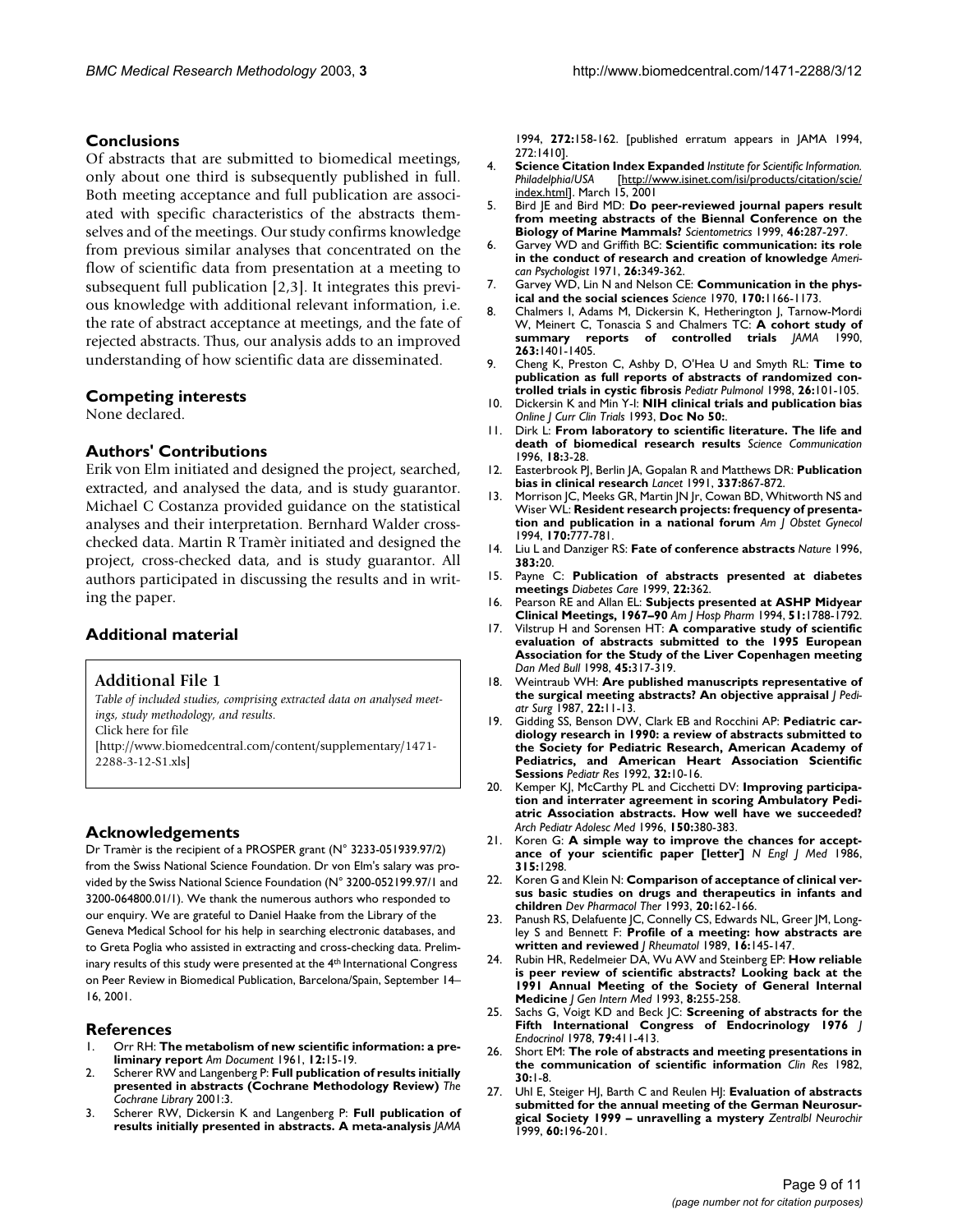- 28. van Mastrigt R and Downie |W: [Statistical evaluation of the func](http://www.ncbi.nlm.nih.gov/entrez/query.fcgi?cmd=Retrieve&db=PubMed&dopt=Abstract&list_uids=7920689)**[tion of the 1992 International Continence Society Scientific](http://www.ncbi.nlm.nih.gov/entrez/query.fcgi?cmd=Retrieve&db=PubMed&dopt=Abstract&list_uids=7920689) [Committee](http://www.ncbi.nlm.nih.gov/entrez/query.fcgi?cmd=Retrieve&db=PubMed&dopt=Abstract&list_uids=7920689)** *Neurourol Urodyn* 1994, **13:**323-331.
- 29. Waxman BP and Dudley HAF: **[A critical assessment of the sub](http://www.ncbi.nlm.nih.gov/entrez/query.fcgi?cmd=Retrieve&db=PubMed&dopt=Abstract&list_uids=6131721)[mitted abstracts for the 1982 Winter Meeting of the Surgical](http://www.ncbi.nlm.nih.gov/entrez/query.fcgi?cmd=Retrieve&db=PubMed&dopt=Abstract&list_uids=6131721) [Research Society](http://www.ncbi.nlm.nih.gov/entrez/query.fcgi?cmd=Retrieve&db=PubMed&dopt=Abstract&list_uids=6131721)** *Br J Surg* 1983, **70:**182.
- 30. Wuerz RE and Holliman CJ: **Attendance and research abstract activity at the 1993 annual meetings of the academic medical society [abstract & unpublished manuscript]** *Acad Emerg Med* 1994, **1(Suppl):**A59.
- 31. Boldt J and Maleck W: **['Schicksal' wissenschaftlicher Beiträge](http://www.ncbi.nlm.nih.gov/entrez/query.fcgi?cmd=Retrieve&db=PubMed&dopt=Abstract&list_uids=10631439) [auf grossen Anästhesiekongressen](http://www.ncbi.nlm.nih.gov/entrez/query.fcgi?cmd=Retrieve&db=PubMed&dopt=Abstract&list_uids=10631439)** *Anaesthesist* 1999, **48:**802-806.
- 32. Bowrey DJ, Morris-Stiff GJ, Clark GW, Carey PD and Mansel RE: **[Peer-reviewed publication following presentation at a](http://www.ncbi.nlm.nih.gov/entrez/query.fcgi?cmd=Retrieve&db=PubMed&dopt=Abstract&list_uids=10211242) [regional surgical meeting](http://www.ncbi.nlm.nih.gov/entrez/query.fcgi?cmd=Retrieve&db=PubMed&dopt=Abstract&list_uids=10211242)** *Med Educ* 1999, **33:**212-214.
- 33. Byerly WG, Rheney CC, Connelly JF and Verzino KC: **[Publication](http://www.ncbi.nlm.nih.gov/entrez/query.fcgi?cmd=Retrieve&db=PubMed&dopt=Abstract&list_uids=11054977) [rates of abstracts from two pharmacy meetings](http://www.ncbi.nlm.nih.gov/entrez/query.fcgi?cmd=Retrieve&db=PubMed&dopt=Abstract&list_uids=11054977)** *Ann Pharmacother* 2000, **34:**1123-1127.
- 34. Castillo J, Garcia-Guasch R and Cifuentes I: **[Publicaciones deri](http://www.ncbi.nlm.nih.gov/entrez/query.fcgi?cmd=Retrieve&db=PubMed&dopt=Abstract&list_uids=10769551)[vadas de las comunicaciones libres del XX Congreso de la](http://www.ncbi.nlm.nih.gov/entrez/query.fcgi?cmd=Retrieve&db=PubMed&dopt=Abstract&list_uids=10769551) Sociedad Espanola de Anestesiologia y Reanimacion (Anes[tesia 92\)](http://www.ncbi.nlm.nih.gov/entrez/query.fcgi?cmd=Retrieve&db=PubMed&dopt=Abstract&list_uids=10769551)** *Rev Esp Anestesiol Reanim* 2000, **47:**53-56.
- 35. Ciesla MC, Massarani-Wafai R and Wojcik EM: **What cytopathology abstracts become published papers in peer-reviewed journals? [abstract]. 48th Annual Scientific Meeting of the Society of Cytopathology** *Acta Cytol* 2000, **44:**927-928.
- 36. Corry AM: **[A survey of the publication history of randomly](http://www.ncbi.nlm.nih.gov/entrez/query.fcgi?cmd=Retrieve&db=PubMed&dopt=Abstract&list_uids=2384621) [selected IADR/AADR abstracts presented in 1983 and 1984](http://www.ncbi.nlm.nih.gov/entrez/query.fcgi?cmd=Retrieve&db=PubMed&dopt=Abstract&list_uids=2384621)** *J Dent Res* 1990, **69:**1453-1455.
- 37. Cromer BA and Heald F: **[Scientific abstracts at the Society for](http://www.ncbi.nlm.nih.gov/entrez/query.fcgi?cmd=Retrieve&db=PubMed&dopt=Abstract&list_uids=9870326) [Adolescent Medicine meetings: a 3-decade comparison](http://www.ncbi.nlm.nih.gov/entrez/query.fcgi?cmd=Retrieve&db=PubMed&dopt=Abstract&list_uids=9870326)** *J Adolesc Health* 1998, **23:**332-337.
- 38. Daluiski A, Kuhns CA, Jackson KR and Lieberman JR: **[Publication](http://www.ncbi.nlm.nih.gov/entrez/query.fcgi?cmd=Retrieve&db=PubMed&dopt=Abstract&list_uids=9877386) [rate of abstracts presented at the annual meeting of the](http://www.ncbi.nlm.nih.gov/entrez/query.fcgi?cmd=Retrieve&db=PubMed&dopt=Abstract&list_uids=9877386) [Orthopaedic Research Society](http://www.ncbi.nlm.nih.gov/entrez/query.fcgi?cmd=Retrieve&db=PubMed&dopt=Abstract&list_uids=9877386)** *J Orthop Res* 1998, **16:**645-649.
- 39. Diezel K, Pharoah FM and Adams CE: **[Abstracts of trials pre](http://www.ncbi.nlm.nih.gov/entrez/query.fcgi?cmd=Retrieve&db=PubMed&dopt=Abstract&list_uids=10218941)[sented at the Vth World Congress of Psychiatry \(Mexico,](http://www.ncbi.nlm.nih.gov/entrez/query.fcgi?cmd=Retrieve&db=PubMed&dopt=Abstract&list_uids=10218941) [1971\): a cohort study](http://www.ncbi.nlm.nih.gov/entrez/query.fcgi?cmd=Retrieve&db=PubMed&dopt=Abstract&list_uids=10218941)** *Psychol Med* 1999, **29:**491-494.
- 40. Dudley HA: **[Surgical research: master or servant](http://www.ncbi.nlm.nih.gov/entrez/query.fcgi?cmd=Retrieve&db=PubMed&dopt=Abstract&list_uids=626328)** *Am J Surg* 1978, **135:**458-460.
- 41. Elder NC and Blake RL: **[Publication patterns of presentations at](http://www.ncbi.nlm.nih.gov/entrez/query.fcgi?cmd=Retrieve&db=PubMed&dopt=Abstract&list_uids=8050655) the Society of Teachers of Family Medicine and North [American Primary Care Research Group annual meetings](http://www.ncbi.nlm.nih.gov/entrez/query.fcgi?cmd=Retrieve&db=PubMed&dopt=Abstract&list_uids=8050655)** *Fam Med* 1994, **26:**352-355.
- 42. Ensom MHH and Walker SE: **From abstract to publication: what makes the grade?** *Can J Hosp Pharm* 1998, **51:**280-284.
- 43. Evers JL: **[Publication bias in reproductive research](http://www.ncbi.nlm.nih.gov/entrez/query.fcgi?cmd=Retrieve&db=PubMed&dopt=Abstract&list_uids=11006173)** *Hum Reprod* 2000, **15:**2063-2066.
- 44. Gavazza JB, Foulkes GD and Meals RA: **[Publication pattern of](http://www.ncbi.nlm.nih.gov/entrez/query.fcgi?cmd=Retrieve&db=PubMed&dopt=Abstract&list_uids=8891967) [papers presented at the American Society for Surgery of the](http://www.ncbi.nlm.nih.gov/entrez/query.fcgi?cmd=Retrieve&db=PubMed&dopt=Abstract&list_uids=8891967) [Hand annual meeting](http://www.ncbi.nlm.nih.gov/entrez/query.fcgi?cmd=Retrieve&db=PubMed&dopt=Abstract&list_uids=8891967)** *J Hand Surg [Am]* 1996, **21:**742-745.
- 45. Goldman L and Loscalzo A: **[Fate of cardiology research origi](http://www.ncbi.nlm.nih.gov/entrez/query.fcgi?cmd=Retrieve&db=PubMed&dopt=Abstract&list_uids=6104296)[nally published in abstract form](http://www.ncbi.nlm.nih.gov/entrez/query.fcgi?cmd=Retrieve&db=PubMed&dopt=Abstract&list_uids=6104296)** 1980, **303:**255-259.
- 46. Goldman L and Loscalzo A: **Publication rates of research originally presented in abstract form in three subspecialities of internal medicine** *Clin Res* 1982, **30:**13-17.
- 47. Gorman RL and Oderda GM: **[Publication of presented abstracts](http://www.ncbi.nlm.nih.gov/entrez/query.fcgi?cmd=Retrieve&db=PubMed&dopt=Abstract&list_uids=2238450) [at annual scientific meetings: a measure of quality?](http://www.ncbi.nlm.nih.gov/entrez/query.fcgi?cmd=Retrieve&db=PubMed&dopt=Abstract&list_uids=2238450)** *Vet Hum Toxicol* 1990, **32:**470-472.
- 48. Hamlet WP, Fletcher A and Meals RA: **[Publication patterns of](http://www.ncbi.nlm.nih.gov/entrez/query.fcgi?cmd=Retrieve&db=PubMed&dopt=Abstract&list_uids=9278072) [papers presented at the Annual Meeting of The American](http://www.ncbi.nlm.nih.gov/entrez/query.fcgi?cmd=Retrieve&db=PubMed&dopt=Abstract&list_uids=9278072) [Academy of Orthopaedic Surgeons](http://www.ncbi.nlm.nih.gov/entrez/query.fcgi?cmd=Retrieve&db=PubMed&dopt=Abstract&list_uids=9278072)** *J Bone Joint Surg Am* 1997, **79:**1138-1143.
- 49. Herron H and Falcone RE: **Research presented at AMTC. Subsequent publication in indexed journals** *Air Med J* 1993, **12:**119-122.
- 50. Juzych MS, Shin DH, Coffey JB, Parrow KA, Tsai CS and Briggs KS: **[Pattern of publication of ophthalmic abstracts in peer](http://www.ncbi.nlm.nih.gov/entrez/query.fcgi?cmd=Retrieve&db=PubMed&dopt=Abstract&list_uids=2052313)[reviewed journals](http://www.ncbi.nlm.nih.gov/entrez/query.fcgi?cmd=Retrieve&db=PubMed&dopt=Abstract&list_uids=2052313)** *Ophthalmology* 1991, **98:**553-556.
- 51. Juzych MS, Shin DH, Coffey J, Juzych L and Shin D: **[Whatever hap](http://www.ncbi.nlm.nih.gov/entrez/query.fcgi?cmd=Retrieve&db=PubMed&dopt=Abstract&list_uids=8473126)[pened to abstracts from different sections of the association](http://www.ncbi.nlm.nih.gov/entrez/query.fcgi?cmd=Retrieve&db=PubMed&dopt=Abstract&list_uids=8473126) [for research in vision and ophthalmology?](http://www.ncbi.nlm.nih.gov/entrez/query.fcgi?cmd=Retrieve&db=PubMed&dopt=Abstract&list_uids=8473126)** *Invest Ophthalmol Vis Sci* 1993, **34:**1879-1882.
- 52. Kiroff GK: **[Publication bias in presentations to the Annual Sci](http://www.ncbi.nlm.nih.gov/entrez/query.fcgi?cmd=Retrieve&db=PubMed&dopt=Abstract&list_uids=11277147)[entific Congress](http://www.ncbi.nlm.nih.gov/entrez/query.fcgi?cmd=Retrieve&db=PubMed&dopt=Abstract&list_uids=11277147)** *ANZ J Surg* 2001, **71:**167-171.
- 53. Koene HR and Overbeke AJ: **[De wetenschappelijke waarde van](http://www.ncbi.nlm.nih.gov/entrez/query.fcgi?cmd=Retrieve&db=PubMed&dopt=Abstract&list_uids=7935924) [verenigingsverslagen in het Nederlands Tijdschrift voor](http://www.ncbi.nlm.nih.gov/entrez/query.fcgi?cmd=Retrieve&db=PubMed&dopt=Abstract&list_uids=7935924) [Geneeskunde](http://www.ncbi.nlm.nih.gov/entrez/query.fcgi?cmd=Retrieve&db=PubMed&dopt=Abstract&list_uids=7935924)** *Ned Tijdschr Geneeskd* 1994, **138:**1868-1871.
- 54. Landry VL: **[The publication outcome for the papers presented](http://www.ncbi.nlm.nih.gov/entrez/query.fcgi?cmd=Retrieve&db=PubMed&dopt=Abstract&list_uids=8808350) [at the 1990 ABA conference](http://www.ncbi.nlm.nih.gov/entrez/query.fcgi?cmd=Retrieve&db=PubMed&dopt=Abstract&list_uids=8808350)** *J Burn Care Rehabil* 1996, **17:**23A-26A.
- 55. Loevy HT, Curtis KL and Goldberg AF: **[Conversion rate of](http://www.ncbi.nlm.nih.gov/entrez/query.fcgi?cmd=Retrieve&db=PubMed&dopt=Abstract&list_uids=9348612) [research abstracts to publications in pediatric dentistry](http://www.ncbi.nlm.nih.gov/entrez/query.fcgi?cmd=Retrieve&db=PubMed&dopt=Abstract&list_uids=9348612)** *Pediatr Dent* 1997, **19:**432-433.
- 56. Maleck WH, Koetter KP and Lenz M: **Are papers presented at prehospital care research forum published in Medlineindexed journals? [abstract]** In *Proceedings of the Prehospital Care Research Forum, March 11–14, 1998, Baltimore. Carlsbad (CA): Jems Communications* :S-12.
- 57. Maleck WH, Petroianu GA and Jatzko A: **Are papers presented at PECEMS published in Medline-indexed journals? [abstract]** In *Proceedings of the Fourth Pan-European Conference on Emergency Medical Systems, Aug 23–27, 1998, Opatija, Croatia. 20* .
- 58. Marx WF, Cloft HJ, Do HM and Kallmes DF: **[The fate of neurora](http://www.ncbi.nlm.nih.gov/entrez/query.fcgi?cmd=Retrieve&db=PubMed&dopt=Abstract&list_uids=10445467)diologic abstracts presented at national meetings in 1993: [rate of subsequent publication in peer-reviewed, indexed](http://www.ncbi.nlm.nih.gov/entrez/query.fcgi?cmd=Retrieve&db=PubMed&dopt=Abstract&list_uids=10445467) [journals](http://www.ncbi.nlm.nih.gov/entrez/query.fcgi?cmd=Retrieve&db=PubMed&dopt=Abstract&list_uids=10445467)** *AJNR Am J Neuroradiol* 1999, **20:**1173-1177.
- 59. Meranze J, Ellison N and Greenhow DE: **[Publications resulting](http://www.ncbi.nlm.nih.gov/entrez/query.fcgi?cmd=Retrieve&db=PubMed&dopt=Abstract&list_uids=7199869) [from anesthesia meeting abstracts](http://www.ncbi.nlm.nih.gov/entrez/query.fcgi?cmd=Retrieve&db=PubMed&dopt=Abstract&list_uids=7199869)** *Anesth Analg* 1982, **61:**445-448.
- 60. Murrey DB, Wright RW, Seiler JG, Day TE and Schwartz HS: **[Publi](http://www.ncbi.nlm.nih.gov/entrez/query.fcgi?cmd=Retrieve&db=PubMed&dopt=Abstract&list_uids=10078150)[cation rates of abstracts presented at the 1993 annual Acad](http://www.ncbi.nlm.nih.gov/entrez/query.fcgi?cmd=Retrieve&db=PubMed&dopt=Abstract&list_uids=10078150)[emy meeting](http://www.ncbi.nlm.nih.gov/entrez/query.fcgi?cmd=Retrieve&db=PubMed&dopt=Abstract&list_uids=10078150)** *Clin Orthop* 1999, **359:**247-253.
- 61. Nguyen V, Tornetta P and Bkaric M: **[Publication rates for the sci](http://www.ncbi.nlm.nih.gov/entrez/query.fcgi?cmd=Retrieve&db=PubMed&dopt=Abstract&list_uids=9781767)[entific sessions of the OTA. Orthopaedic Trauma](http://www.ncbi.nlm.nih.gov/entrez/query.fcgi?cmd=Retrieve&db=PubMed&dopt=Abstract&list_uids=9781767) [Association](http://www.ncbi.nlm.nih.gov/entrez/query.fcgi?cmd=Retrieve&db=PubMed&dopt=Abstract&list_uids=9781767)** *J Orthop Trauma* 1998, **12:**457-459.
- 62. Orr RH and Crouse ME: **Secondary publication in cardiovascular, endocrine and psychopharmacologic research** *American Documentation* 1962, **13:**197-203.
- 63. Petticrew M, Gilbody S and Song F: **[Lost information? The fate of](http://www.ncbi.nlm.nih.gov/entrez/query.fcgi?cmd=Retrieve&db=PubMed&dopt=Abstract&list_uids=10492742) [papers presented at the 40th society for Social Medicine](http://www.ncbi.nlm.nih.gov/entrez/query.fcgi?cmd=Retrieve&db=PubMed&dopt=Abstract&list_uids=10492742) [Conference](http://www.ncbi.nlm.nih.gov/entrez/query.fcgi?cmd=Retrieve&db=PubMed&dopt=Abstract&list_uids=10492742)** *J Epidemiol Community Health* 1999, **53:**442-443.
- 64. Ramsey G and Sherman LA: **The publication rate of scientific abstracts presented at the American Association of Blood Banks Annual Meeting [abstract]. 48th Annual Meeting of the AABB; Nov. 11–15, 1995; New Orleans, USA** *Transfusion* 1995, **35(Suppl 10):**S1.
- 65. Riordan FA: **[Do presenters to paediatric meetings get their](http://www.ncbi.nlm.nih.gov/entrez/query.fcgi?cmd=Retrieve&db=PubMed&dopt=Abstract&list_uids=11087295) [work published?](http://www.ncbi.nlm.nih.gov/entrez/query.fcgi?cmd=Retrieve&db=PubMed&dopt=Abstract&list_uids=11087295)** *Arch Dis Child* 2000, **83:**524-526.
- 66. Sanders DS, Carter MJ, Hurlstone P, Hoggard N and Lobo AJ: **Full publication of abstracts presented at the British Society of Gastroenterology [abstract]** *Gastroenterology* 2000, **118:**A217.
- 67. Schwartz RJ and Jacobs LM: **Analysis and comparison of research abstracts at AAMS, 1987–1990** *J Air Med Transp* 1992, **11:**7-11.
- 68. Seaton WH and Bermejo J: **The 1978 ASHA National Convention: III. Journal publication fate of convention presentations** *Int J Rehabil Res* 1983, **6:**27-39.
- Seaton WH, Cosker L and Weinrod H: [Post-convention dissemi](http://www.ncbi.nlm.nih.gov/entrez/query.fcgi?cmd=Retrieve&db=PubMed&dopt=Abstract&list_uids=7052895)**nation of papers presented at ASHA National Conventions, [1967–1976: stuttering, hearing aids, and alaryngeal speech](http://www.ncbi.nlm.nih.gov/entrez/query.fcgi?cmd=Retrieve&db=PubMed&dopt=Abstract&list_uids=7052895)** *ASHA* 1981, **23:**425-433.
- Sebel PS and Duensing SJ: Abstracts from the IARS Clinical and **Scientific Congress: proportion published and time to publication [abstract]** *Anesth Analg* 2001, **92:**S110.
- 71. Wang JC, Yoo S and Delamarter RB: **[The publication rates of](http://www.ncbi.nlm.nih.gov/entrez/query.fcgi?cmd=Retrieve&db=PubMed&dopt=Abstract&list_uids=10084177) [presentations at major Spine Specialty Society meetings](http://www.ncbi.nlm.nih.gov/entrez/query.fcgi?cmd=Retrieve&db=PubMed&dopt=Abstract&list_uids=10084177) [\(NASS, SRS, ISSLS\)](http://www.ncbi.nlm.nih.gov/entrez/query.fcgi?cmd=Retrieve&db=PubMed&dopt=Abstract&list_uids=10084177)** *Spine* 1999, **24:**425-427.
- 72. Yentis SM, Campbell FA and Lerman J: **[Publication of abstracts](http://www.ncbi.nlm.nih.gov/entrez/query.fcgi?cmd=Retrieve&db=PubMed&dopt=Abstract&list_uids=8403137) [presented at anaesthesia meetings](http://www.ncbi.nlm.nih.gov/entrez/query.fcgi?cmd=Retrieve&db=PubMed&dopt=Abstract&list_uids=8403137)** *Can J Anaesth* 1993, **40:**632-634.
- 73. Maxwell MB: **[Published or perished: what becomes of papers](http://www.ncbi.nlm.nih.gov/entrez/query.fcgi?cmd=Retrieve&db=PubMed&dopt=Abstract&list_uids=6114480) [presented at oncology nursing society congresses?](http://www.ncbi.nlm.nih.gov/entrez/query.fcgi?cmd=Retrieve&db=PubMed&dopt=Abstract&list_uids=6114480)** *Oncol Nurs Forum* 1981, **8:**73-74.
- 74. Callaham ML, Wears RL, Weber EJ, Barton C and Young G: **[Positive](http://www.ncbi.nlm.nih.gov/entrez/query.fcgi?cmd=Retrieve&db=PubMed&dopt=Abstract&list_uids=9676673)[outcome bias and other limitations in the outcome of](http://www.ncbi.nlm.nih.gov/entrez/query.fcgi?cmd=Retrieve&db=PubMed&dopt=Abstract&list_uids=9676673) [research abstracts submitted to a scientific meeting](http://www.ncbi.nlm.nih.gov/entrez/query.fcgi?cmd=Retrieve&db=PubMed&dopt=Abstract&list_uids=9676673)** *JAMA* 1998, **280:**254-257.
- 75. De Bellefeuille C, Morrison CA and Tannock IF: **[The fate of](http://www.ncbi.nlm.nih.gov/entrez/query.fcgi?cmd=Retrieve&db=PubMed&dopt=Abstract&list_uids=1586615) [abstracts submitted to a cancer meeting: factors which influ](http://www.ncbi.nlm.nih.gov/entrez/query.fcgi?cmd=Retrieve&db=PubMed&dopt=Abstract&list_uids=1586615)-**